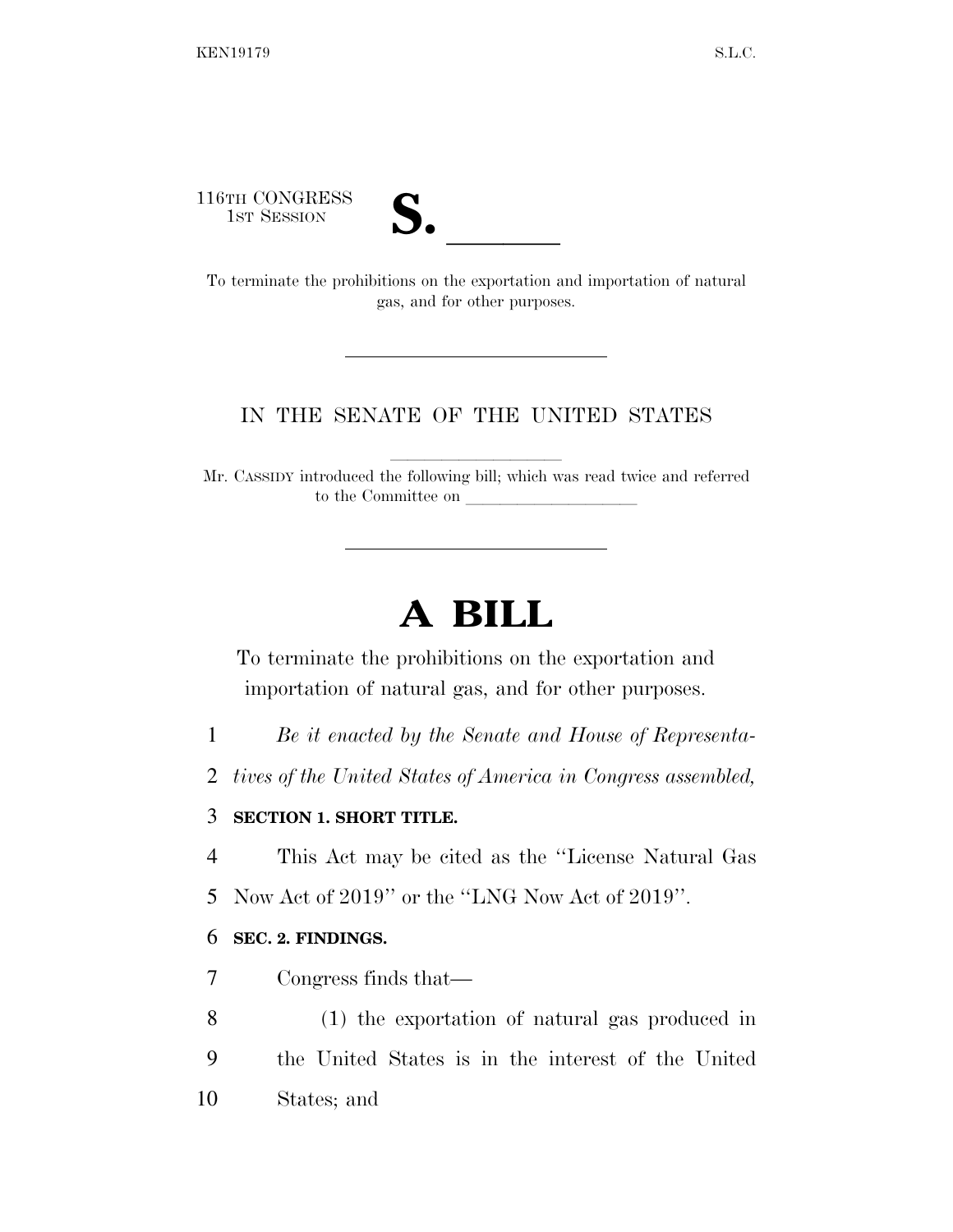| $\mathbf{1}$   | (2) because natural gas produced in the United       |
|----------------|------------------------------------------------------|
| $\overline{2}$ | States has a lower greenhouse gas emissions profile  |
| 3              | than other energy sources used in high volumes in    |
| $\overline{4}$ | other countries, the exportation of natural gas from |
| 5              | the United States may help lower global emissions of |
| 6              | carbon dioxide.                                      |
| 7              | SEC. 3. EXPORTATION OR IMPORTATION OF NATURAL GAS.   |
| 8              | (a) IN GENERAL.—Section 3 of the Natural Gas Act     |
| 9              | $(15$ U.S.C. 717b) is amended—                       |
| 10             | (1) by striking the section heading and all that     |
| 11             | follows through "(a) After" and inserting the fol-   |
| 12             | lowing:                                              |
| 13             | "SEC. 3. EXPORTATION OR IMPORTATION OF NATURAL       |
|                |                                                      |
| 14             | GAS; LNG TERMINALS.                                  |
| 15             | "(a) AUTHORIZATION TO EXPORT OR IMPORT NAT-          |
| 16             | URAL GAS.—                                           |
| 17             | "(1) IN GENERAL.—After";                             |
| 18             | $(2)$ in subsection $(a)$ —                          |
| 19             | $(A)$ in paragraph $(1)$ (as so designated)—         |
| 20             | (i) in the second sentence, by striking              |
| 21             | ", unless," and all that follows through the         |
| 22             | period at the end of the sentence and in-            |
| 23             | serting "without modification or delay.";            |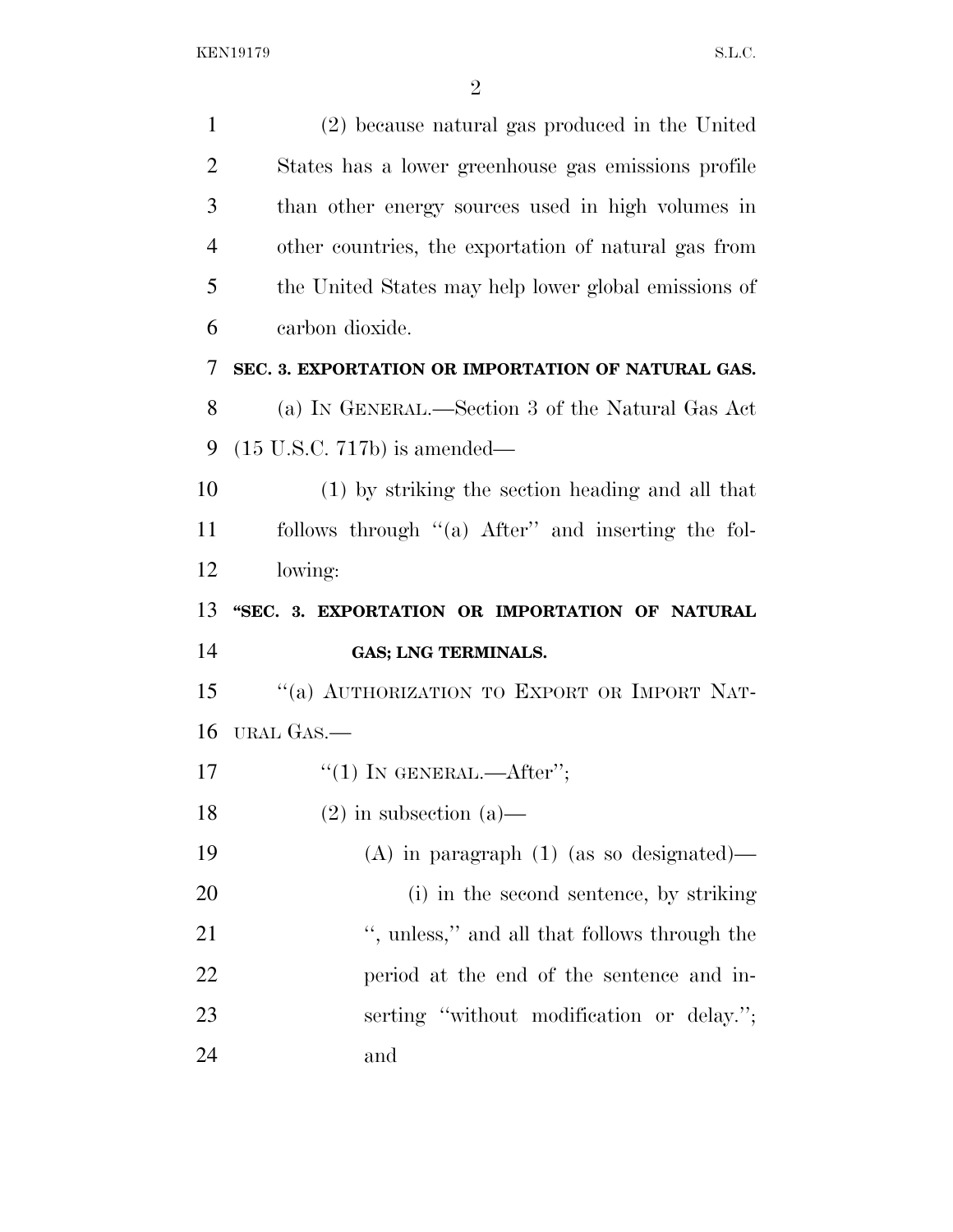KEN19179 S.L.C.

| $\mathbf{1}$   | (ii) in the third sentence, by striking          |
|----------------|--------------------------------------------------|
| $\overline{2}$ | "by its order" and all that follows through      |
| 3              | the period at the end of the sentence and        |
| $\overline{4}$ | inserting "condition the order on a require-     |
| 5              | ment that the applicant, on request, pro-        |
| 6              | vide relevant data to the Commission to fa-      |
| 7              | cilitate the information collection and sta-     |
| 8              | tistical activities of the Commission."; and     |
| 9              | (B) by adding at the end the following:          |
| 10             | $``(2)$ PROHIBITIONS.—                           |
| 11             | "(A) PROHIBITION ON RESTRICTING NAT-             |
| 12             | URAL GAS IMPORTATION OR EXPORTATION.-            |
| 13             | Except as provided in paragraph (1) and sub-     |
| 14             | paragraph (C) or in any Federal authorization    |
| 15             | to export natural gas from the United States to  |
| 16             | a foreign country or to import natural gas into  |
| 17             | the United States from a foreign country in ef-  |
| 18             | fect on the date of enactment of the LNG Now     |
| 19             | Act of 2019, to promote the efficient explo-     |
| 20             | ration, production, storage, supply, marketing,  |
| 21             | pricing, and regulation of energy resources, in- |
| 22             | cluding fossil fuels, no employee of the Federal |
| 23             | Government shall impose or enforce any restric-  |
| 24             | tion or condition on-                            |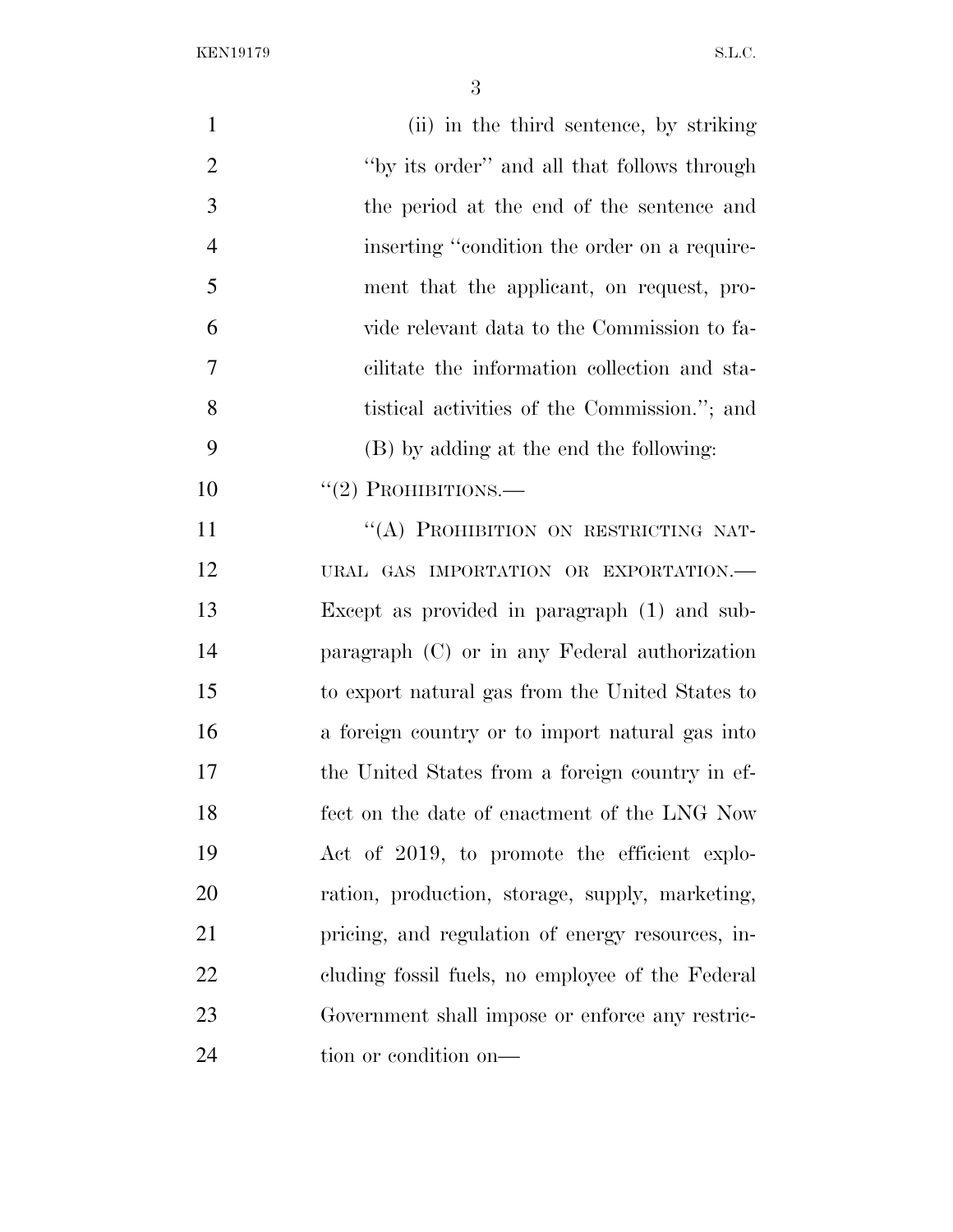KEN19179 S.L.C.

| $\mathbf{1}$   | "(i) the exportation of natural gas                   |
|----------------|-------------------------------------------------------|
| $\overline{2}$ | from the United States to a foreign coun-             |
| 3              | try; or                                               |
| $\overline{4}$ | "(ii) the importation of natural gas                  |
| 5              | into the United States from a foreign                 |
| 6              | country.                                              |
| $\overline{7}$ | "(B) TREATMENT OF IMPORTED NATURAL                    |
| 8              | GAS.—The Commission shall not treat, on the           |
| 9              | basis of national origin, any imported natural        |
| 10             | gas on an unjust, unreasonable, unduly dis-           |
| 11             | criminatory, or preferential basis.                   |
| 12             | "(C) PROHIBITION ON IMPORT FROM OR                    |
| 13             | EXPORT TO CERTAIN NATIONS.—The export of              |
| 14             | natural gas to, or the import of natural gas          |
| 15             | from, a nation subject to sanctions imposed by        |
| 16             | the United States is prohibited.                      |
| 17             | "(3) CONSIDERATION OF EXPORTED NATURAL                |
| 18             | GAS AS A FIRST SALE.—The exportation of natural       |
| 19             | gas to a foreign country from the United States       |
| 20             | shall be considered to be a first sale (as defined in |
| 21             | section 2 of the Natural Gas Policy Act of 1978 (15   |
| 22             | U.S.C. $3301)$ .";                                    |
| 23             | $(3)$ by striking subsections (b) and (c); and        |
| 24             | $(4)$ by redesignating subsections (d) through $(f)$  |
| 25             | as subsections (b) through (d), respectively.         |